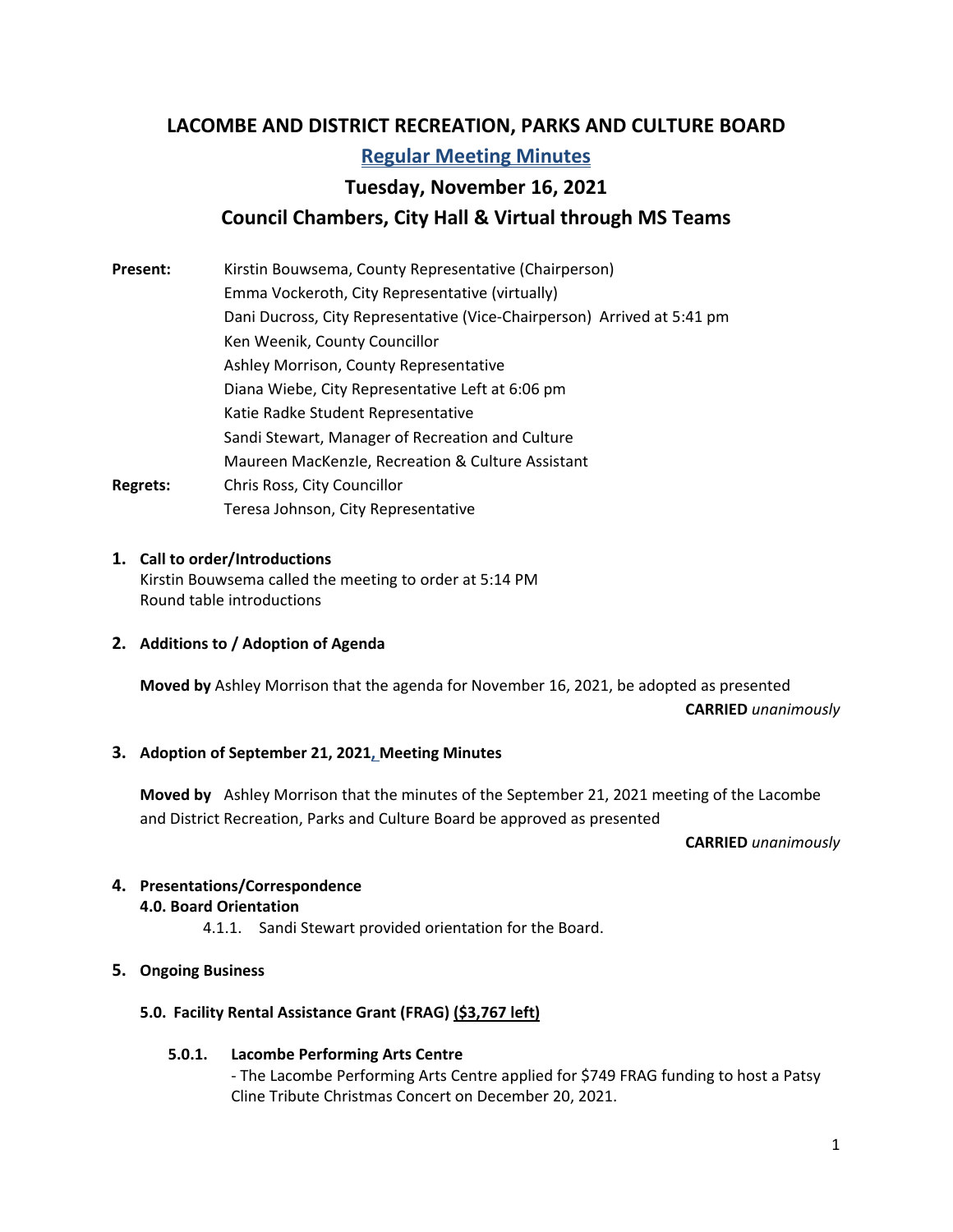‐ Their facility is too small to host a concert, so they want to use the LMC so that more people can attend within current COVID guidelines.

**Moved by** Dani Ducross that the Lacombe Performing Arts Centre receive \$749 to host the Tribute Concert

#### **CARRIED** *Unanimously*

#### **5.0.2. 2022 Relaxed FRAG Guidelines**

- ‐ Sandi shared the revised 2022 guidelines. This is not intended to be extended beyond 2022.
- ‐ A member asked if there was any stipulation that the business, organization must be in Lacombe? There are no stipulations of this nature as long the funding will serve / benefit Lacombians

#### **5.0.3 2021 FRAG Extensions into 2022**

- ‐ Some grant recipients did not host their activities/meetings due to COVID, so not all 2021 allocated funds have been used.
- Discussion evolved around which organizations this affects, and what has been discussed with the groups, whether a deadline is set so that all funds are used by the end of 2022 for activities (& meetings) that had to be postponed due to COVID.

**Moved by** Dani Ducross that the Board extend the approved 2021 FRAG until the end of 2022 for recipients to use funds for delayed activities due to the pandemic.

#### **CARRIED** *Unanimously*

#### **5.1. Rec & Culture Grant**

**5.1.1. Primary Care Network PCN –** no updates have been received.

#### **5.1.2. 2021 Updates – CLLLA, MCM Public Library, Shadow Box, Team Jigger, KidSport**

- ‐ **CLLLA** ad funding for local non‐funded community groups has worked well for the Don't Hibernate publication.
- ‐ The Library is awaiting the arrival of the snowshoes.
- ‐ Updates have not been received from the other organizations, however the final reports are not due until the end of February 2022.

#### **5.1.3. Review of Rec & Culture Grant Application form for 2022**

- **‐**  Previously, the application form had been combined with the final report into one document.
- ‐ #9 additional information. Alter the wording to read: "when will the evaluation tool take place? " so that it is less confusing regarding when this is to take place or be completed.
- ‐ Sustainability was added to the report. Will their program be sustainable without the grant in the future? This will ensure that applicants are looking at their program/initiative long-term and if it will be operational without grant funding in subsequent years.
- ‐ Page 3 shows some of the criteria to be considered for new initiatives.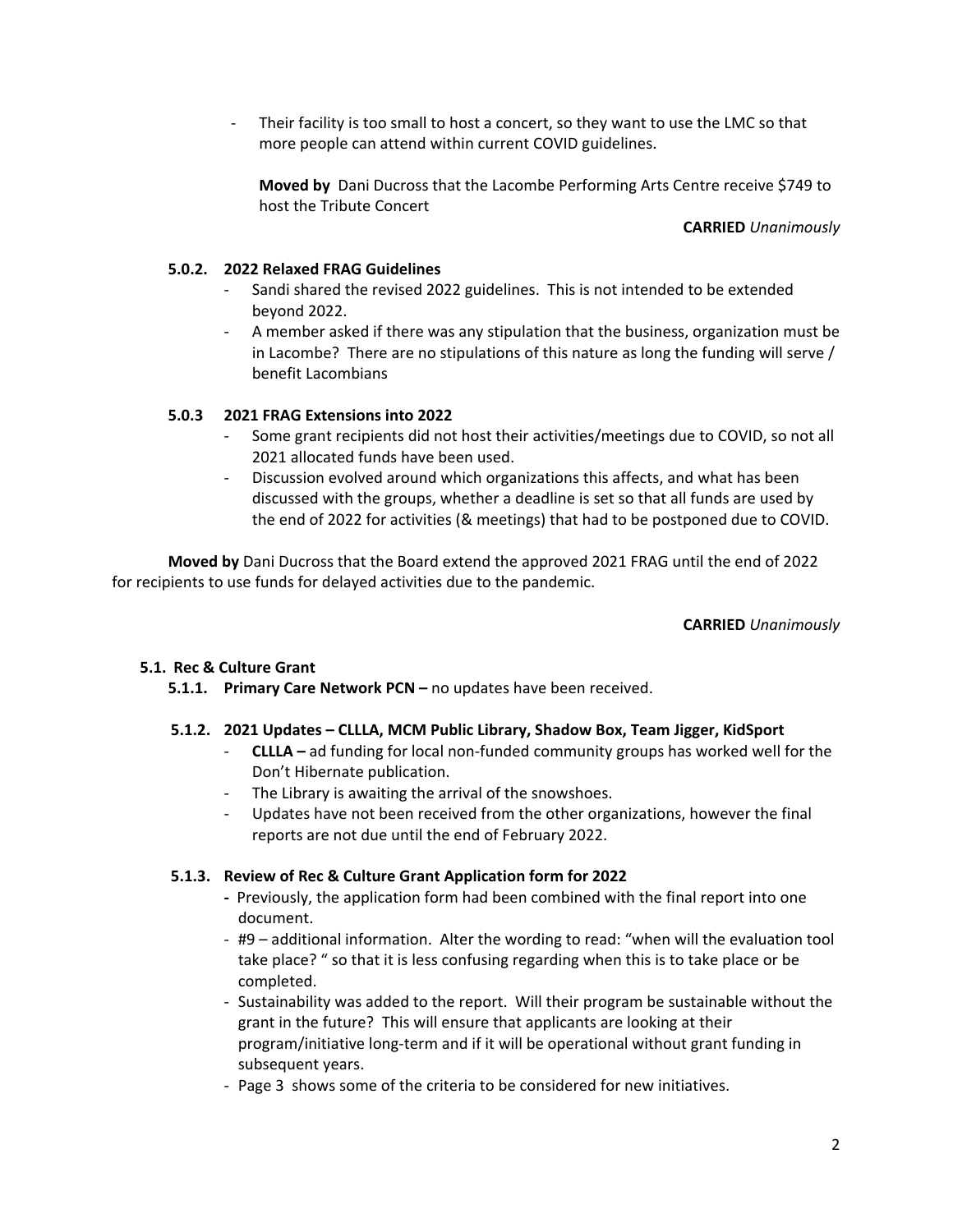- ‐ The funding being applied for must be for a new initiative and must serve Lacombians, but does not necessarily have to occur in Lacombe.
- ‐ Once Council reviews the 2022 budget, hopefully, the amount available for this grant will increase to \$20K
- ‐ New applicants can contact Sandi for additional information regarding the application form.

#### **6. New Business**

Nothing to report

## **7. Information**

#### **7.0. Recreation Service Monthly Report – information only**

- Sandi shared highlights from the report
- ‐ 2022 rates and fees stay the same as 2021. The CAO can approve rates.
- The Light-Up Festival runs November  $25 27$ <sup>th</sup>
- ‐ East Side Rec Area new dog park is now open, and has been very well received, seeing increased usage over previous dog park.
- ‐ Lacombe Moves outdoor fitness equipment videos were shown on Facebook
- ‐ Find the Right Fit has launched
- ‐ Kew Gardens playground has been installed.
- ‐ Two new playgrounds are planned for 2022
- ‐ International Artist AJ McCoy's wildlife paintings exhibition is ongoing in the LMC until the end of December.
- ‐ Anna Maria's Café in the LMC is running with the REP program.

#### **7.1. Kinsmen Aquatic Centre Stats**

Sandi reviewed the stats for October.

**Moved by** Katie Radke to accept the reports as presented.

#### **CARRIED** *unanimously*

#### **7.2. ARPA Conference (CommUNITY) ‐**

7.2.1.Diana spoke to the Board regarding the ARPA Conference before leaving earlier.

- ‐ It was a great experience for learning and meeting other recreation people from across the province.
- ‐ Sessions included recreation in general, pillars of public recreation, Alberta Recreation and Parks Mandate etc.
- It was noted that the purpose of recreation doesn't always go well with the \$\$ available. To keep facilities and parks running well and efficiently, loyalty and support is needed from the community. User support is critical.
- ‐ If there is an event in a facility, those people will return to the facility another time because they are more familiar with it. Better facility use and keeping recreation in the forefront is essential.
- ‐ Risky play is good for development etc. Europe plays vastly differently and play isn't as "bubble wrapped" regarding safety etc., as we see in Canada.
- It is important for volunteers to support the skate park to keep it in good condition.